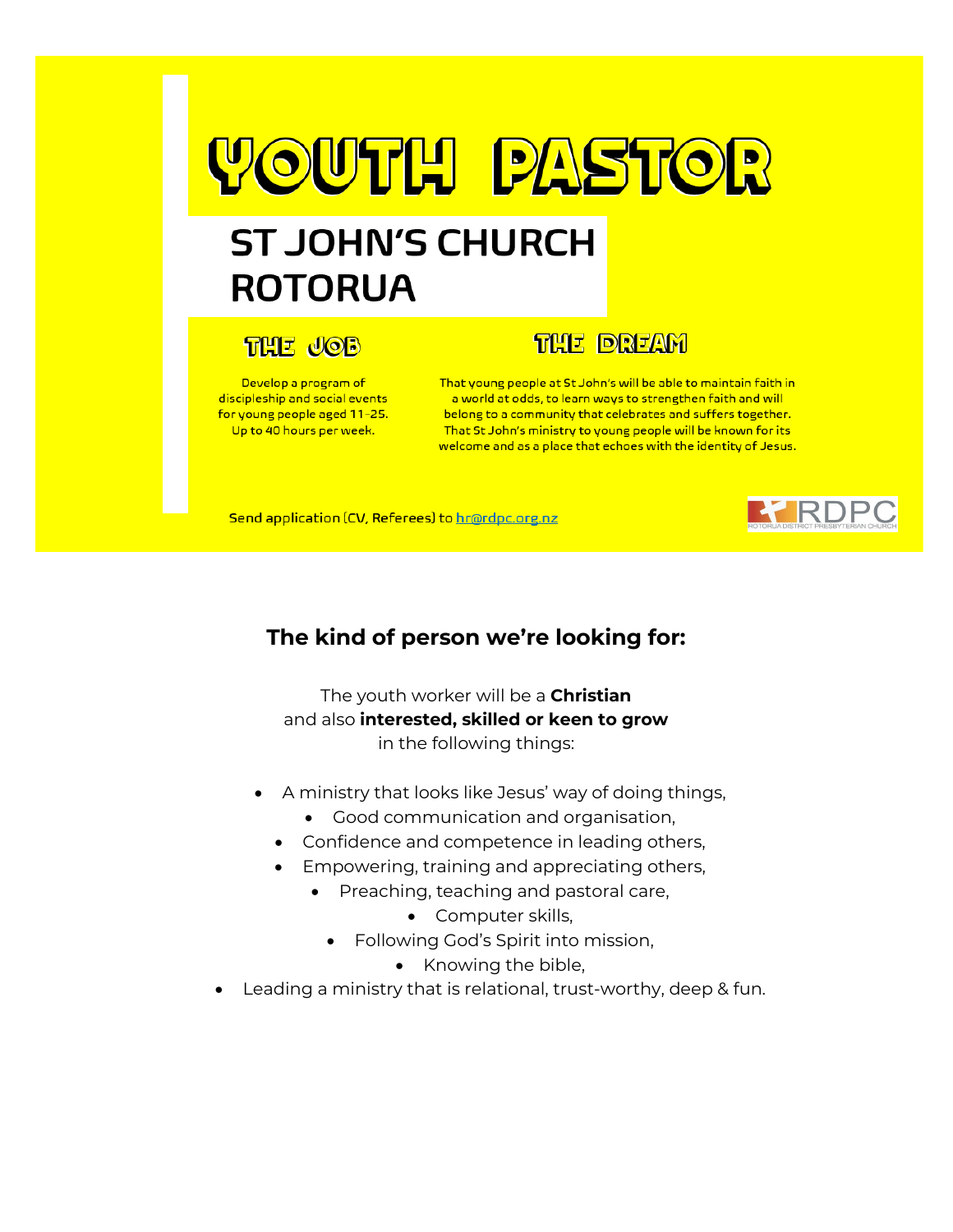#### **The details:**

| <b>Specifics</b>                 | What that might look like                                                                                                                                                                                                                                                                                                                                                                                                                                                                                                                                                                         |
|----------------------------------|---------------------------------------------------------------------------------------------------------------------------------------------------------------------------------------------------------------------------------------------------------------------------------------------------------------------------------------------------------------------------------------------------------------------------------------------------------------------------------------------------------------------------------------------------------------------------------------------------|
| Discipleship/<br><b>Services</b> | Run a regular service of worship that includes foundations<br>of Christian lifestyle<br>Prayer<br>$\bigcirc$<br>Praise<br>$\circ$<br>Preaching/teaching<br>$\circ$<br>Sacraments [baptism, communion]<br>$\bigcirc$<br>Form small groups for studying the Bible and current<br>issues<br>Have content that meets various stages of maturity<br>Prepare young people for the next stage in their faith                                                                                                                                                                                             |
| Be active in the<br>church       | Regularly attending services at St John's or other RDPC<br>churches.<br>Embodying the kind of faith and life they are encouraging<br>in the young people                                                                                                                                                                                                                                                                                                                                                                                                                                          |
| Lead a team                      | Recruit and support volunteers<br>Provide oversight and accountability for volunteers<br>together with St John's elders.<br>Train them in relevant areas<br>Safety<br>$\circ$<br>Small group leadership<br>$\circ$<br>Other areas specific to gifts<br>$\circ$<br>Pastoral care<br>$\Omega$<br>Make an annual budget                                                                                                                                                                                                                                                                              |
| <b>Stewardship</b>               | Attend training events annually<br>Read good books [2-3 year based on capacity/preference]<br>or, Listen to podcasts<br>Take regional opportunities when possible<br>QPR, A-OK, PYM Connect, or presbytery events, etc<br>$\circ$<br>Have regular supervision<br>PYM WOF [for whole team]<br>Record accurately, hours worked on a timesheet to ensure<br>workload is manageable<br>Be up to date with health and safety regulations and<br>ensure they are enacted in all areas<br>Maintain professional boundaries around relationships and<br>workload.<br>Be fully vaccinated against Covid-19 |